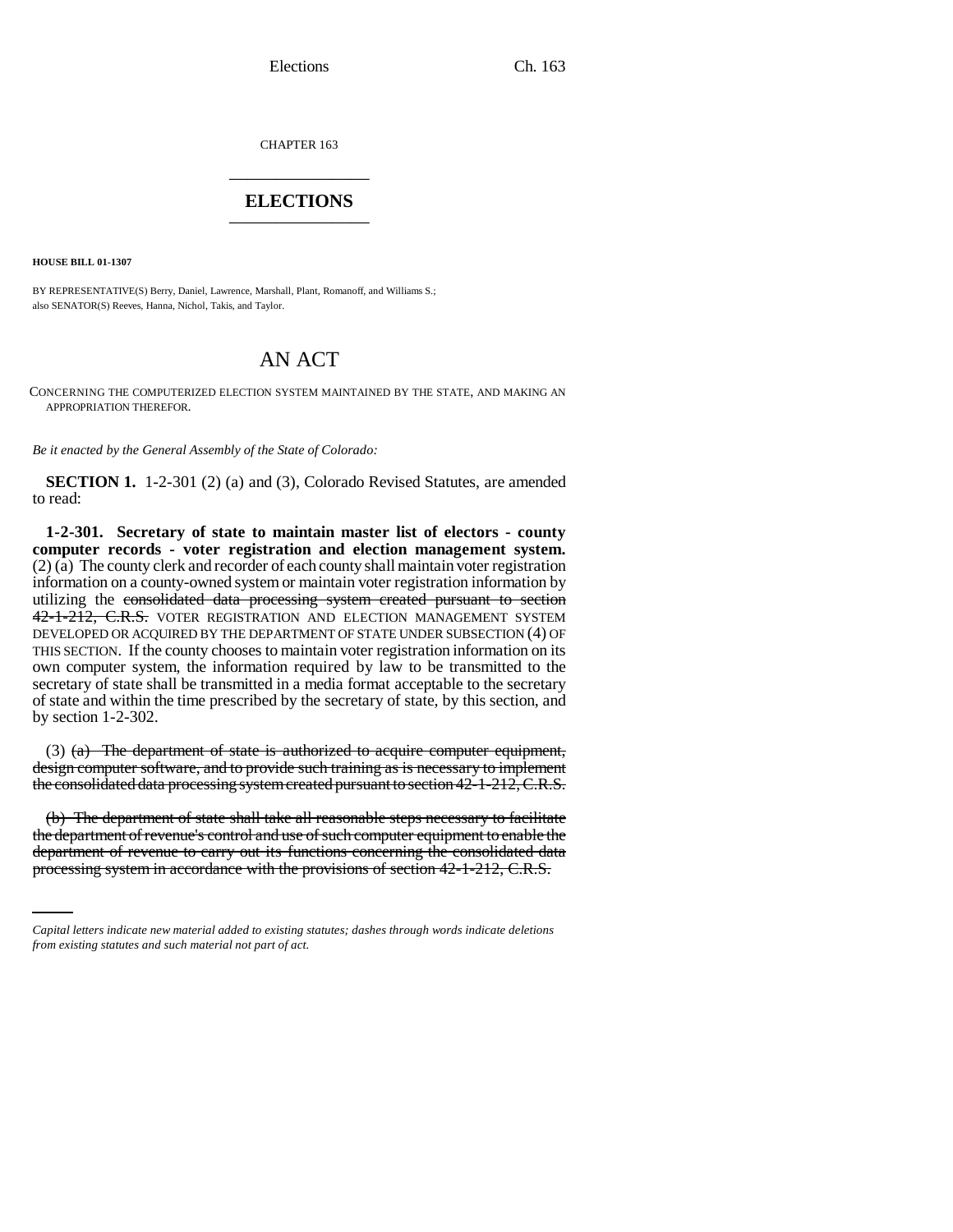(c) The department of state shall reimburse the department of revenue for the direct and indirect cost of utilizing personnel of the department of revenue to perform functions on behalf of the department of state necessitated by the operation and maintenance of the consolidated data processing system. Such reimbursement shall be from moneys in the department of state cash fund created by section 24-21-104 (3) (b), C.R.S. The state treasurer shall make such reimbursement through transfers or payments, as the case may be, pursuant to the reimbursement provisions of the memorandum of understanding entered into pursuant to the provisions of section  $42 - 1 - 212$  (2) (e), C.R.S.

**SECTION 2.** 1-2-301, Colorado Revised Statutes, is amended BY THE ADDITION OF A NEW SUBSECTION to read:

**1-2-301. Secretary of state to maintain master list of electors - county computer records - voter registration and election management system.** (4) (a) (I) THE DEPARTMENT OF STATE SHALL DEVELOP OR ACQUIRE A VOTER REGISTRATION AND ELECTION MANAGEMENT SYSTEM, REFERRED TO IN THIS SUBSECTION (4) AS THE "SYSTEM", TO REPLACE THE CONSOLIDATED DATA PROCESSING SYSTEM CREATED PURSUANT TO SECTION 42-1-212, C.R.S., BY JANUARY 1, 2002.

(II) THE SYSTEM SHALL ENABLE COUNTY CLERKS AND RECORDERS TO MAINTAIN VOTER REGISTRATION INFORMATION AND SHALL INCLUDE SUCH ADDITIONAL CAPABILITIES AS MAY BE NECESSARY OR DESIRABLE TO ENABLE COUNTY CLERKS AND RECORDERS AND THE SECRETARY OF STATE TO CARRY OUT THEIR RESPONSIBILITIES RELATED TO THE CONDUCT OF ELECTIONS. SUCH ADDITIONAL CAPABILITIES MAY INCLUDE BUT NEED NOT BE LIMITED TO THE PREPARATION OF BALLOTS, THE IDENTIFICATION OF VOTING DISTRICTS FOR EACH ADDRESS, ACCESS BY COUNTY CLERKS AND RECORDERS TO THE MASTER LIST OF REGISTERED ELECTORS MAINTAINED PURSUANT TO THIS SECTION AND SECTION 1-2-302, THE MANAGEMENT OF ABSENTEE AND MAIL BALLOTS, THE PREPARATION OF OFFICIAL ABSTRACTS OF VOTES CAST, THE TRANSMISSION OF VOTING DATA FROM COUNTY CLERKS AND RECORDERS TO THE SECRETARY OF STATE, AND REPORTING OF VOTING RESULTS ON ELECTION NIGHT.

(III) SUBJECT TO AVAILABLE APPROPRIATIONS, THE DEPARTMENT OF STATE IS RESPONSIBLE FOR THE COST OF DEVELOPING OR ACQUIRING AND MAINTAINING THE SOFTWARE AND PROVIDING NECESSARY TRAINING FOR THE SYSTEM. EACH COUNTY CLERK AND RECORDER THAT CHOOSES TO USE THE SYSTEM MAY BE REQUIRED TO PAY FOR HARDWARE COSTS AND INTERNET SERVICE IF REQUIRED BY THE SYSTEM. IF THE DEPARTMENT PROVIDES SYSTEM HARDWARE TO ANY COUNTY CLERK AND RECORDER, IT MAY TRANSFER OWNERSHIP OF THE HARDWARE TO THAT CLERK AND RECORDER, WHO SHALL BE SOLELY RESPONSIBLE FOR THE SUPPORT AND MAINTENANCE OF THE HARDWARE. THE DEPARTMENT SHALL MAKE THE SYSTEM SOFTWARE AVAILABLE AT NO CHARGE TO THE CLERK AND RECORDER OF EACH COUNTY THAT UTILIZED THE CONSOLIDATED DATA PROCESSING SYSTEM CREATED PURSUANT TO SECTION 42-1-212, C.R.S., AS OF JULY 1, 2000. THE DEPARTMENT SHALL MAKE THE SYSTEM AVAILABLE TO THE CLERK AND RECORDER OF EACH COUNTY THAT MAINTAINED VOTER REGISTRATION INFORMATION ON A COUNTY-OWNED SYSTEM AS OF JULY 1, 2000, FOR A FEE DETERMINED BY THE DEPARTMENT IN AN AMOUNT SUFFICIENT TO COVER THE COSTS OF INTEGRATING THAT COUNTY INTO THE SYSTEM, INCLUDING LICENSING, MAINTENANCE AND SUPPORT OF THE SYSTEM, AND CONVERTING DATA IN THE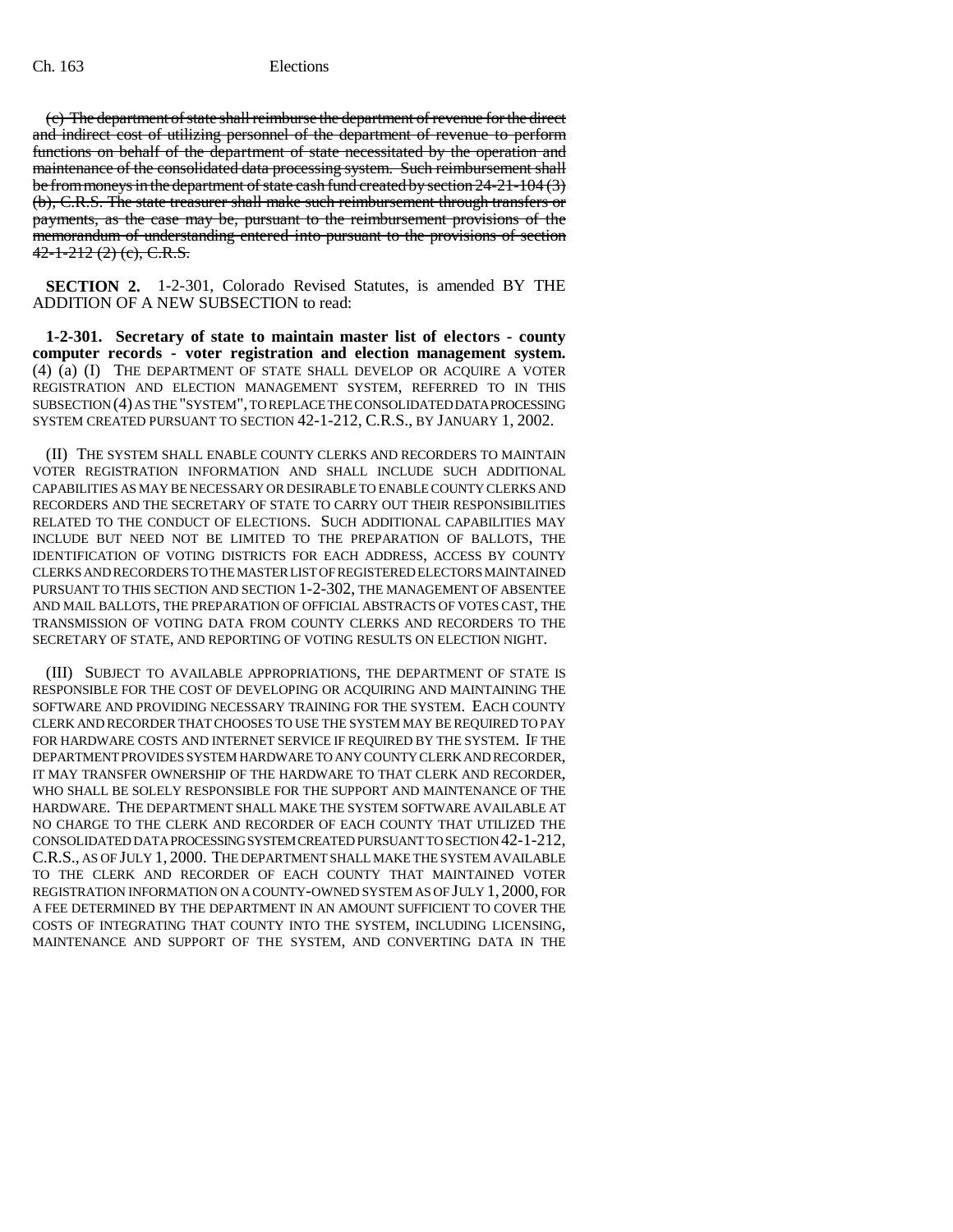#### COUNTY-OWNED SYSTEM.

(b) AS SOON AS PRACTICABLE, THE DEPARTMENT OF STATE SHALL MAKE THE MASTER LIST OF REGISTERED ELECTORS AVAILABLE AT NO CHARGE ON THE INTERNET TO THOSE COUNTY CLERKS AND RECORDERS THAT DO NOT UTILIZE THE SYSTEM. THIS PARAGRAPH (b) SHALL NOT BE CONSTRUED TO REQUIRE THE DEPARTMENT TO PROVIDE OR PAY FOR INTERNET CONNECTION SERVICES FOR ANY COUNTY.

(c) THE DEPARTMENT OF STATE AND THE DEPARTMENT OF REVENUE SHALL TAKE ALL REASONABLE STEPS NECESSARY TO FACILITATE THE TRANSITION FROM THE CONSOLIDATED DATA PROCESSING SYSTEM TO THE SYSTEM DEVELOPED OR ACQUIRED PURSUANT TO THIS SUBSECTION (4).

**SECTION 3.** 42-1-211 (1) (b), Colorado Revised Statutes, is amended to read:

**42-1-211. Distributive data processing system.** (1) The department is hereby authorized to coordinate the management of a statewide distributive data processing system. This system is to provide the necessary data processing equipment, software, and support and training to:

(b) Establish, operate, and maintain a telecommunications network which THAT provides access from the offices of county clerk and recorders to the master list of registered electors maintained pursuant to sections 1-2-301 and 1-2-302, C.R.S., FOR THOSE COUNTY CLERKS AND RECORDERS THAT DO NOT YET HAVE ACCESS TO THE MASTER LIST ON THE INTERNET PURSUANT TO SECTION 1-2-301 (4) (b), C.R.S. SUBJECT TO ANNUAL APPROPRIATION, the department of state shall provide such computer equipment as is necessary to establish, operate, and maintain REIMBURSE THE DEPARTMENT OF REVENUE FOR THE REASONABLE DIRECT AND INDIRECT COSTS OF PROVIDING such service. THE DEPARTMENT OF REVENUE AND THE DEPARTMENT OF STATE SHALL ENTER INTO A MEMORANDUM OF UNDERSTANDING THAT ESTABLISHES THE METHOD OF CALCULATING AND VERIFYING SUCH COSTS AND THAT PROVIDES FOR A PROPORTIONATE REDUCTION IN CHARGES AS COUNTIES TERMINATE THEIR USE OF THE DISTRIBUTIVE DATA PROCESSING SYSTEM AND BEGIN ACCESSING THE MASTER LIST ON THE INTERNET PURSUANT TO SECTION 1-2-301 (4)(b),C.R.S. THE MEMORANDUM OF UNDERSTANDING MAY ALSO ALLOW THE DEPARTMENT OF REVENUE TO ACCESS THE MASTER LIST ON THE INTERNET SUBJECT TO REIMBURSEMENT AS MAY BE AGREED BY THE TWO DEPARTMENTS.

**SECTION 4. Repeal.** 42-1-211 (4) (b), Colorado Revised Statutes, is repealed as follows:

**42-1-211. Distributive data processing system.** (4) (b) There is hereby created a subcommittee of the authorized agents' advisory committee for the purpose of facilitating the consolidated data processing system created pursuant to section 42-1-212. The members of the subcommittee shall be appointed in accordance with the memorandum of understanding entered into pursuant to section  $42-1-212(2)(e)$ .

**SECTION 5. Repeal.** 42-1-212, Colorado Revised Statutes, is repealed as follows:

**42-1-212. Consolidated data processing system - voter registration.** (1) The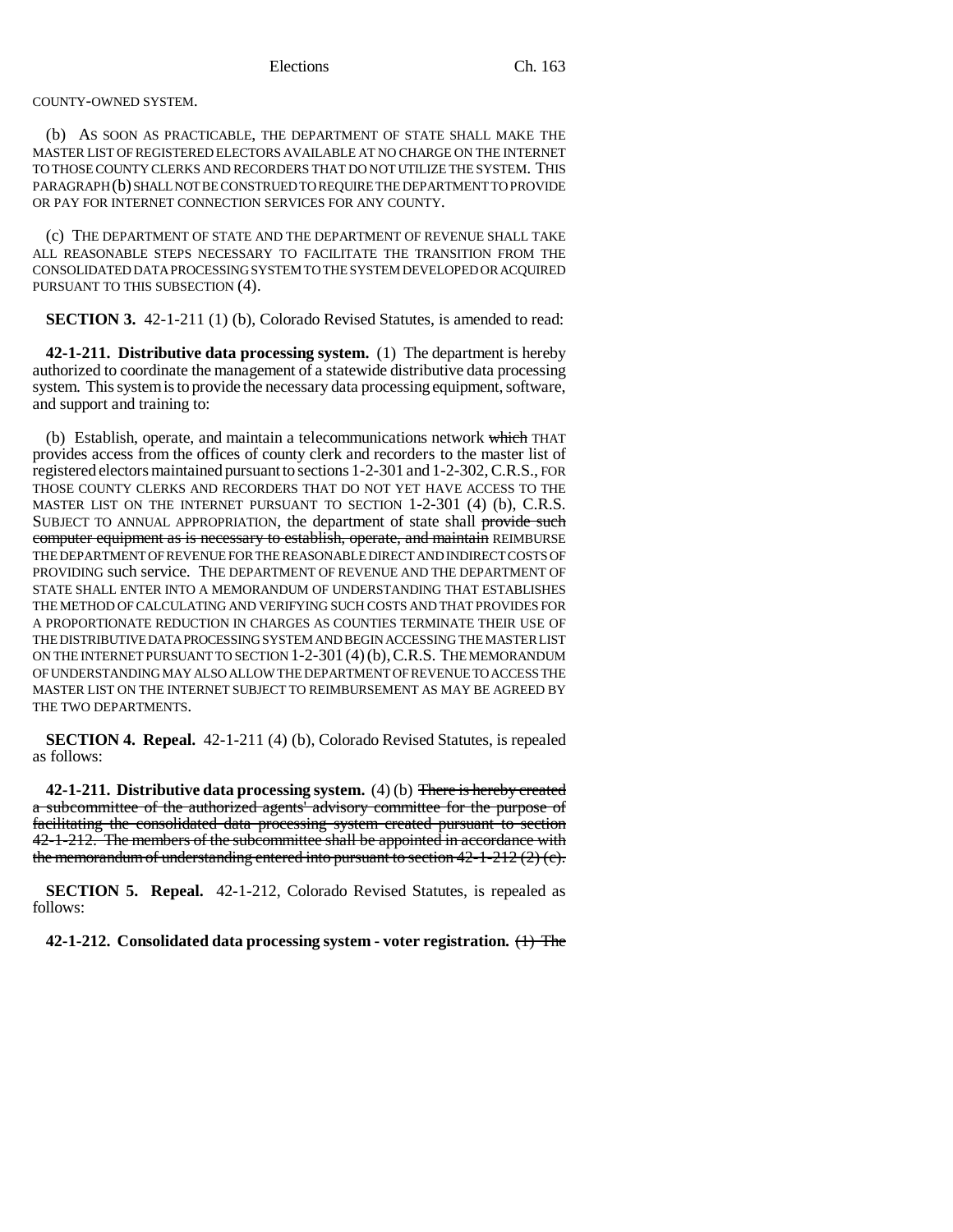#### Ch. 163 Elections

general assembly hereby finds and declares that there is a need for coordination between the department of revenue and the department of state regarding the consolidated use of data processing systems utilized for voter and motor vehicle registration. The general assembly finds that consolidating such systems will result in significant savings to the state and will foster improved service and efficiency. Toward that end, there shall be created a consolidated data processing system for the purpose of operating voter registration on the distributive data processing system managed by the department of revenue pursuant to section 42-1-211.

(2) (a) The department of revenue shall establish, operate, and maintain such computer services within the distributive data processing system as are necessary to maintain a telecommunications network which provides access from the offices of county clerk and recorders to the master list of registered electors maintained in the manner prescribed by sections 1-2-301 and 1-2-302, C.R.S. The provision of such service shall be delivered in accordance with the standards set forth in the memorandum of understanding entered into pursuant to the provisions of paragraph (c) of this subsection (2).

(b) The department of revenue shall exercise such control and use of the computer equipment acquired by the department of state pursuant to section 1-2-301 (3), C.R.S., as is necessary to establish, operate, and maintain the consolidated data processing system.

(c) No later than June 30, 1993, the department of revenue, the department of state, and the joint budget committee shall execute a memorandum of understanding for the purpose of ensuring the orderly implementation of the county pilot program by August 1, 1994, and ensuring full implementation of the consolidated data processing system by November 1, 1995. The memorandum shall establish the agreement of the parties with regard to:

(I) The scope of the county pilot program to be implemented by August 1, 1994;

(II) The specific service to be provided by the department of revenue to ensure that the telecommunications network which provides access from the offices of the county clerk and recorders to the master list of registered electors is maintained in the manner prescribed by sections 1-2-301 and 1-2-302, C.R.S.;

(III) The method of calculating and verifying the direct and indirect cost of utilizing personnel of the department of revenue on behalf of the department of state to perform functions necessitated by the implementation of the consolidated data processing system;

(IV) The method of reimbursement to the department of revenue for the cost of such personnel from the department of state cash fund created by section 24-21-104  $(3)$  (b), C.R.S.;

(V) The appointment of members to the subcommittee of the authorized agents' advisory committee created by section  $42-1-211$  (4) (b) and the functions to be carried out by such subcommittee; and

(VI) Such additional information as is necessary and appropriate to ensure the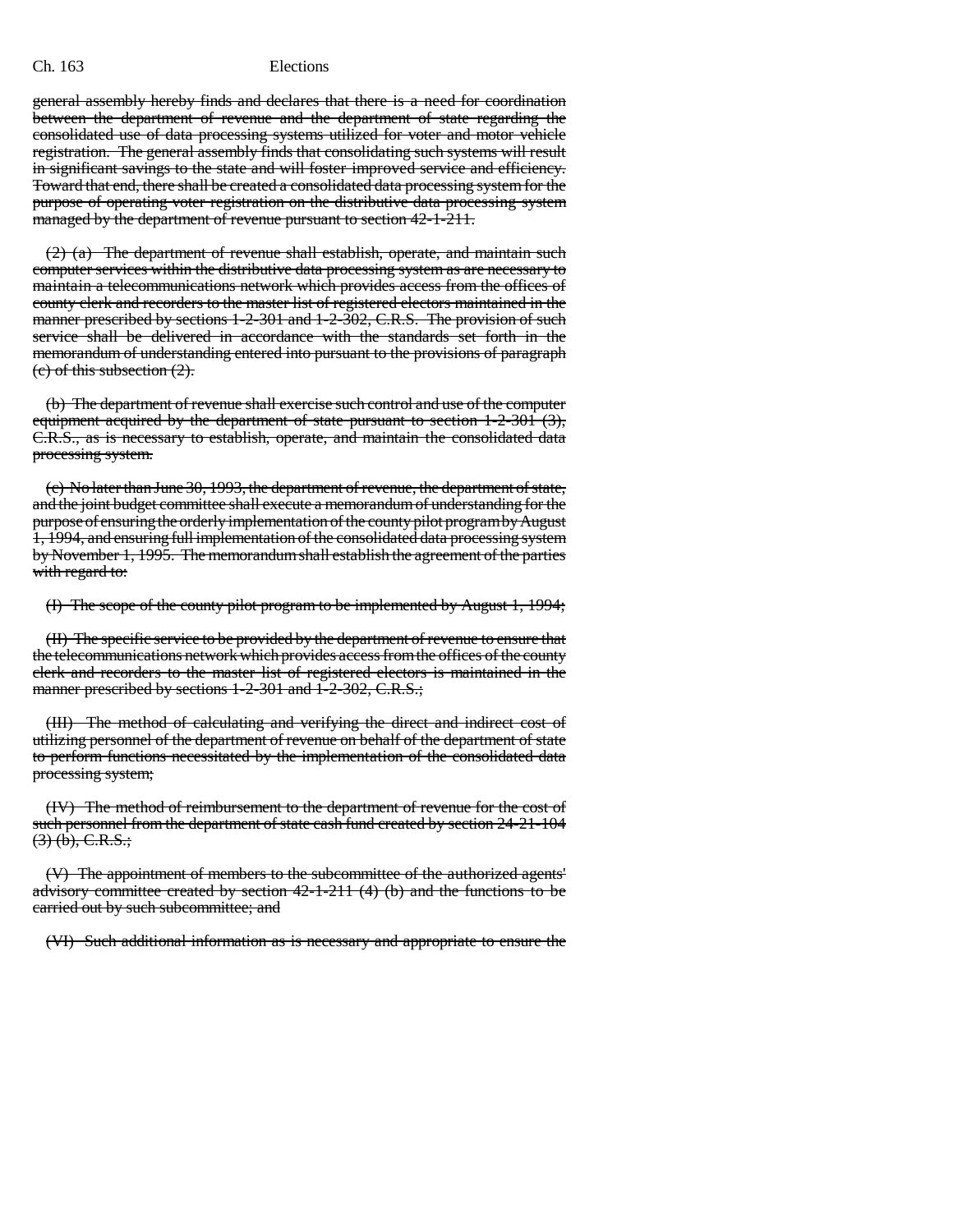implementation of this section.

(d) Effective August 1, 1994, a county pilot program for the consolidated data processing system shall be implemented.

(e) Effective November 1, 1995, computer services necessary to maintain the telecommunications network which provides access from the county clerk and recorders to the master list of registered electors shall be operational.

**SECTION 6.** 1-1-107 (6), Colorado Revised Statutes, is amended to read:

**1-1-107. Powers and duties of secretary of state - penalty.** (6) Notwithstanding any provision of this section or section  $42$ -1-212, C.R.S., to the contrary, and subject to the provisions of section 1-2-301 (2) (a), every county may maintain and use any computer system it chooses for maintaining voter registration information.

**SECTION 7.** 1-2-302 (6), Colorado Revised Statutes, is amended to read:

**1-2-302. Maintenance of master list.** (6) The secretary of state shall determine and use other necessary means to maintain the master list of registered electors on a current basis. Such means shall be consistent with the provisions of section 42-1-212, C.R.S.

**SECTION 8. Appropriation.** In addition to any other appropriation, there is hereby appropriated, to the department of state, out of cash fund reserves in the department of state cash fund not otherwise appropriated, the sum of seven hundred eighty-six thousand nine hundred fifteen dollars (\$786,915) cash funds exempt, or so much thereof as may be necessary, for the implementation of this act. The moneys appropriated by this section shall become available upon passage of this act and shall remain available through June 30, 2002.

**SECTION 9. Appropriation - adjustment to 2001 long bill.** (1) In addition to any other appropriation, there is hereby appropriated, for the fiscal year beginning July 1, 2001, to the department of state, out of any moneys in the department of state cash fund not otherwise appropriated, the sum of five hundred eleven thousand three hundred twenty dollars (\$511,320), or so much thereof as may be necessary, for the implementation of this act.

(2) For the implementation of this act, appropriations made in the annual general appropriation act for the fiscal year beginning July 1, 2001, shall be adjusted as follows:

(a) The appropriation to the department of revenue, special purpose, data processing services, from cash funds exempt received from the department of state, is decreased by one hundred thirty-five thousand nine hundred ninety-seven dollars (\$135,997), and the amount of such appropriation from the distributive data processing account is increased by the same amount.

(b) The appropriation to the department of state, information technology services, computer systems, Colorado voter registration system, is decreased by one hundred